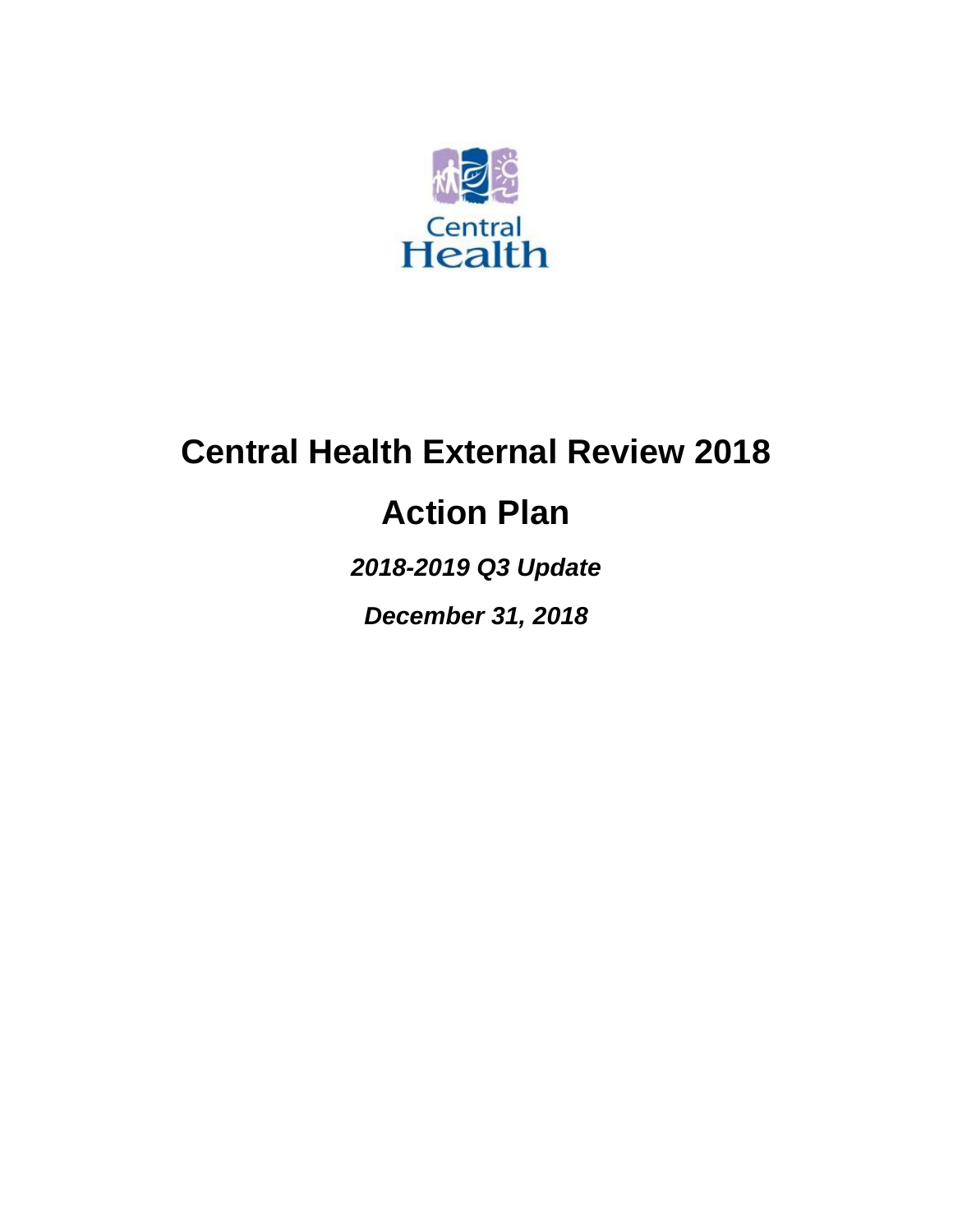#### **ACTION PLAN**

#### **Central Health External Review and Recommendations**

#### **Introduction**

On May 17, 2018 the Honourable John Haggie, Minister of Health and Community Services, released the Central Regional Health Authority External Review Report. It included 32 recommendations to address governance, leadership, clinical management, relationships, succession planning, and community engagement; and an additional 4 'other issues' recommendations, bringing the total recommendations to 36.

An Implementation Steering Committee (ISC) was created to oversee implementation of the report recommendations. Committee membership includes the Central Health Board Chair, who serves as the Chair of ISC; representatives from Central Health's Board of Trustees; Memorial University's Faculty of Medicine; and the Department of Health and Community Services; with external review lead Dr. Peter Vaughan acting as an advisor. The President and CEO, as well as a support from the Senior Management Team, sits on the committee.

The committee met initially to review the recommendations, assess the status of each recommendation, and develop an action plan to move the recommendations forward. The committee now meets on a quarterly basis to monitor and update the status of the recommendations.

Directly responding to the external review recommendations, the action plan has three goals:

- 1. Support Central Health in cultivating and fostering a culture that lives its values of compassion, accountability, respect, equity, and safety.
- 2. Enable the continued development and implementation of a person- and family-centred care approach, regional programs and services, collaborative practice, and respectful workplaces.
- 3. Serve as the basis for regular reporting to the Department of Health and Community Services, and the public.

#### **NOTE**

In developing the action plan, you will note that there are several activities listed for each of the recommendations that are aimed to address the intent of the recommendation. Where there was a need to have additional information regarding the intent of the recommendation, Dr. Vaughan was consulted and the interpretation of the intent of the recommendation is contained in this action plan.

A legend is developed to align with the status of the actions: Green - actions that are completed, Blue actions that are in progress, and Black - actions that are yet to be commenced. Worthy to note, some of the actions in the action plan are newly developed initiatives/strategies, while others originated before the external review. For instance, some of the actions include initiatives Central Health began before the external review (e.g. organizational culture of civility and respect, programmatic approach to clinical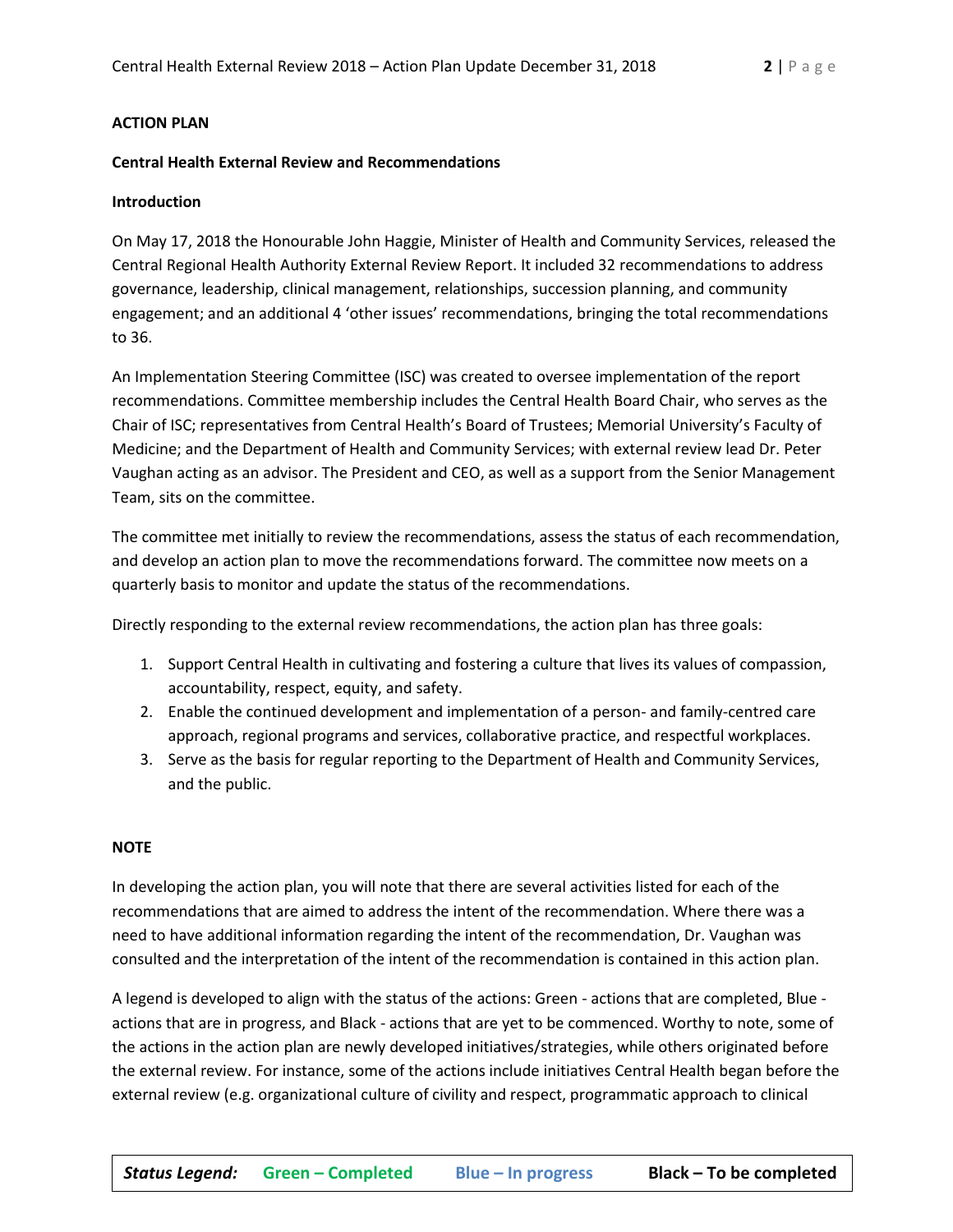services across the RHA, Primary Health Care collaborative care, new Central Health website implementation of recommendations from security review, etc.). Many of these actions are listed as ongoing while other actions listed are commencing based upon the timeline identified in the plan. A Lead individual has been identified for each recommendation. This individual has accountability for the actions list and is responsible to report back to the committee on the status of the actions.

It should also be noted that the Central Health External Review Report completed by Dr. Vaughan does not have recommendations listed in a sequential number and their recommendations reflect the sections of the report where recommendations are noted. For instance, there are no recommendations in section 1, 2 or 8 of the report. To be consistent with the recommendations of the external review, the numbering aligns with the recommendation numbering as identified in the report.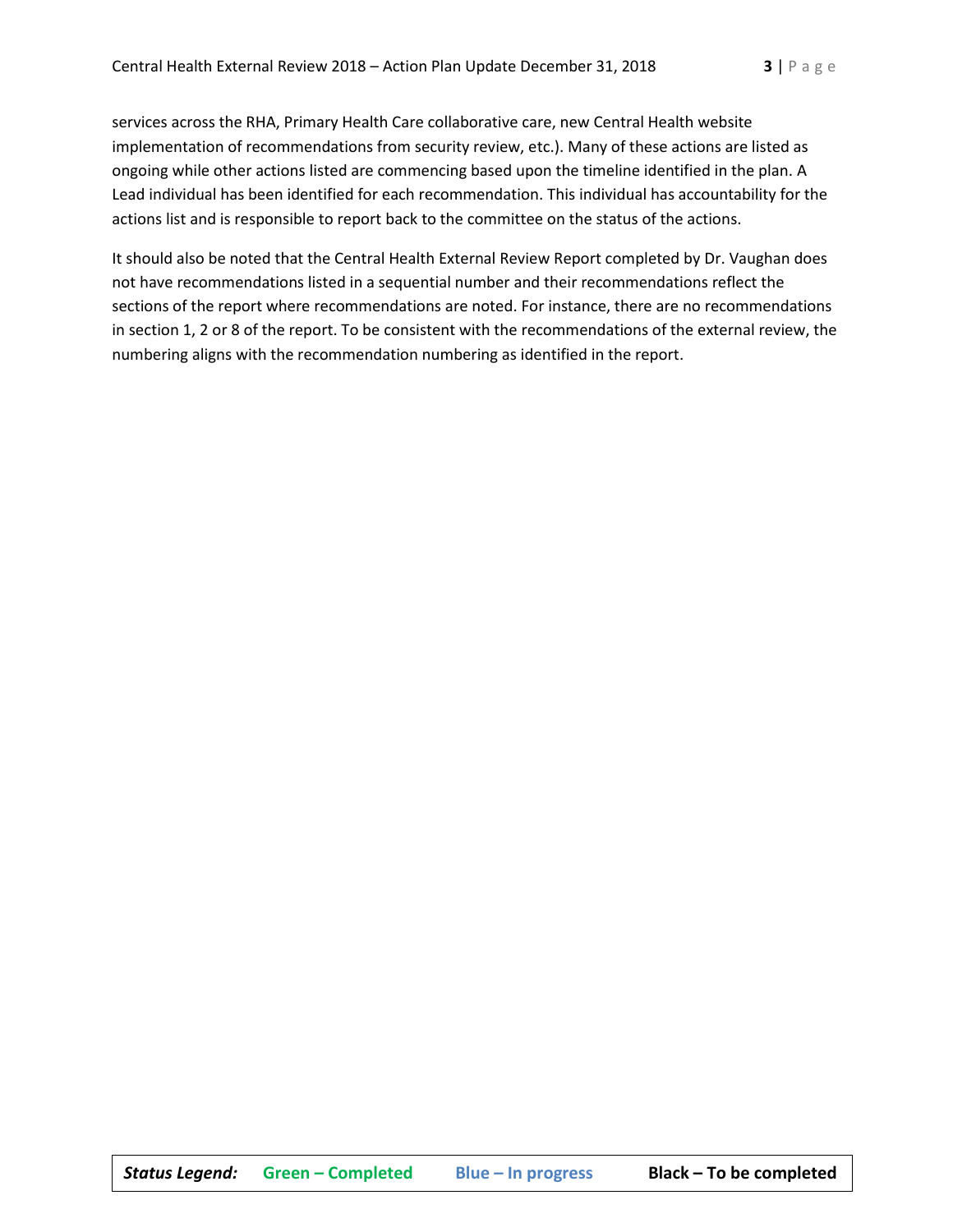## **GOVERNANCE**

#### **Recommendations**

**3.0 (1) Government should incentivize collaboration between the municipalities of Grand Falls-Windsor and Gander. Interpretation**

Dr. Vaughan clarified that this recommendation should be focused on developing robust Primary Health Care (PHC) Networks in Gander and Grand Falls-Windsor. These networks would have a full team of health care professionals (physicians, social workers, nurses, dietitians, etc.) focused on the needs of the community. He further explained that money to support the Primary Health Care Network will help make this happen. The need to move away from institutional focus and to focus on the needs of the population was identified.

**Lead**

VP Patient Services and Chief Nursing Officer

**Actions**

Establish Community Advisory Committees (CACs) in Gander and Grand Falls Windsor.

Engage with HCS senior leadership to ensure alignment between CH PHC plans/initiatives and provincial vision for PHC.

Engage with Shalloway Primary Health Care Network to identify alignments and opportunities.

Involve Gander and Grand Falls-Windsor in next environmental scan (community health needs assessment) as part of next strategic planning process.

Review all PHC initiatives, and identify ways to involve stakeholders (e.g. municipalities, CACs, Memorial University Faculty of Medicine, etc.).

**Actions**

**3.1 (2) The Board should focus its role on oversight of management – healthy tension is desirable.**

**Lead** CEO

Note: Actions under this recommendation should be reviewed with actions under recommendation 3.6.

Introduce new CEO report to the board format.

Review current Board orientation binder and sessions.

Explore provincial orientation binder and sessions.

Develop tools for Board Trustees (e.g. client relations referral cards, speaking points, etc.).

Re-administer the Accreditation Canada Governance Standards self-assessment and governance functioning tool and develop action plan.

Board chair to lead discussion with Trustees about roles and characteristics of a governance board.

Following discussion, develop survey for consensus on Trustee roles and responsibilities.

Develop educational needs survey for board members.

**3.2 (3) The Board develop a communication strategy a) internally for staff and physicians, and b) externally with communities to increase transparency of the Board decision-making process.**

**Lead**

Director of Corporate Communications

Note: Actions under this recommendation should be reviewed with actions under recommendation 3.1 and 3.4.

**Actions**

Update RHA communications plans to include consideration of the role of the Board in significant communication initiatives (e.g. service/program changes, crisis communications, etc.).

Include significant Board decisions in internal and external communications plans.

Discuss development of a Stakeholder Relations Committee of the Board.

*Status Legend:* **Green – Completed Blue – In progress Black – To be completed**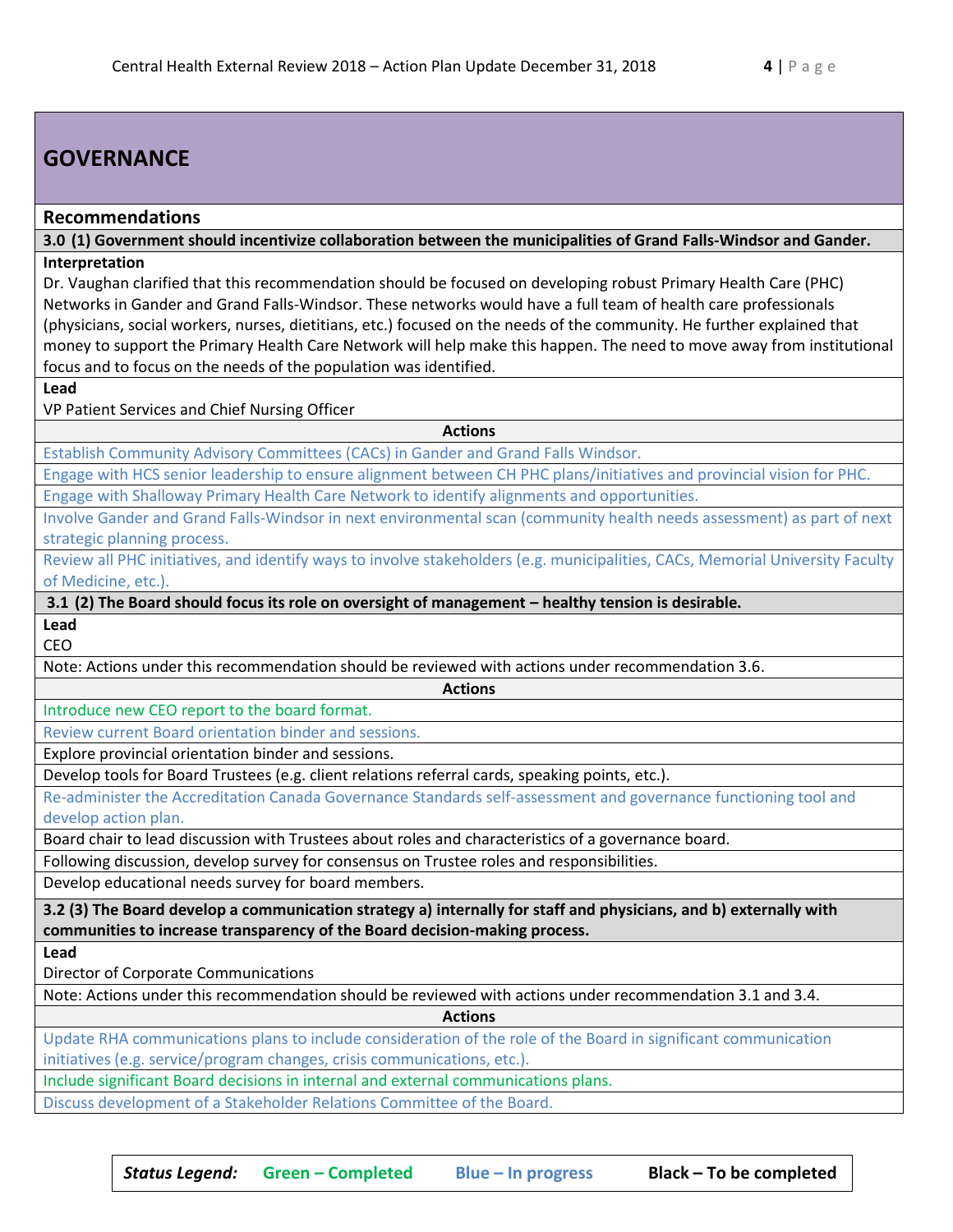| 3.3 (4) Medical Staff Bylaws changes are required to remove CEO as final authority for approval of credentialing and                |  |  |
|-------------------------------------------------------------------------------------------------------------------------------------|--|--|
| privileging of physicians. The responsibility for credentialing and privileging of physicians should be a Board                     |  |  |
| responsibility based on the recommendations of the RHA Credentials Committee.                                                       |  |  |
| Lead                                                                                                                                |  |  |
| VP - Medical Services                                                                                                               |  |  |
| <b>Actions</b><br>Contract with legal counsel to draft proposed changes to current medical staff by-laws to remove the CEO as final |  |  |
| authority for approval of credentials.                                                                                              |  |  |
| Amend the Medical Staff By-Laws                                                                                                     |  |  |
| 3.4 (5) Amend Board Bylaws to open meetings to the public beyond the annual meeting. In camera meetings should be                   |  |  |
| confined to matters pertaining to finance, legal and human resource issues only.                                                    |  |  |
| Lead                                                                                                                                |  |  |
| Chief Transformation Officer/Governance Committee of the Board                                                                      |  |  |
| <b>Actions</b>                                                                                                                      |  |  |
| Consult with legal re: public disclosure of agendas, minutes, reports, etc.                                                         |  |  |
| Governance committee of the board to review current Board bylaws.                                                                   |  |  |
| Develop new agenda format for board meetings.                                                                                       |  |  |
| First open board meeting to be held before December 31, 2018.                                                                       |  |  |
| 3.5 (6) The Board should devote at least one meeting annually to risk assessment and risk mitigation.                               |  |  |
| Lead                                                                                                                                |  |  |
| <b>Chief Transformation Officer</b>                                                                                                 |  |  |
| <b>Actions</b>                                                                                                                      |  |  |
| Update the board on current risk management and mitigation policies and practices in place at the RHA as outlined in the            |  |  |
| Central Health Risk Management Plan 2018-2020.                                                                                      |  |  |
| Review compliance statement provided by the CEO to the Board and increase reporting from once a year to quarterly.                  |  |  |
| Ensure that risk mitigation initiatives are reported quarterly to the Board through the organization's new balanced                 |  |  |
| scorecard.                                                                                                                          |  |  |
| 3.6 (7) The Board invest in governance training such as the Institute of Corporate Directors program.                               |  |  |
| Lead                                                                                                                                |  |  |
| CEO                                                                                                                                 |  |  |
| <b>Actions</b>                                                                                                                      |  |  |
| Review orientation binder and education sessions provided to the Board in 2016-2017.                                                |  |  |
| Explore Institute of Corporate Directors (ICD) corporate membership.                                                                |  |  |
| Board members to enroll in Directors Education Program session offered by the ICD - Overseeing Strategy: A Framework                |  |  |
| for Boards of Directors.                                                                                                            |  |  |
| Partner with the DHCS to deliver Board education on the RHA Act and the Board's role in patient safety.                             |  |  |
| Develop education needs assessment survey.                                                                                          |  |  |
| Work with other RHA's to develop provincial approach to board orientation.                                                          |  |  |
| 3.7 (8) The Board hold management accountable for measurable improvement in organizational culture civility and                     |  |  |
| respect.                                                                                                                            |  |  |
| Lead                                                                                                                                |  |  |
| <b>VP Human Resources</b>                                                                                                           |  |  |
| <b>Actions</b>                                                                                                                      |  |  |
| Promote and support Excellence Canada's Guarding Minds sessions and survey.                                                         |  |  |
| Continue to promote and support Trust Your Canary civility and respect sessions.                                                    |  |  |
| Continue to support and advance the LEADS Framework.                                                                                |  |  |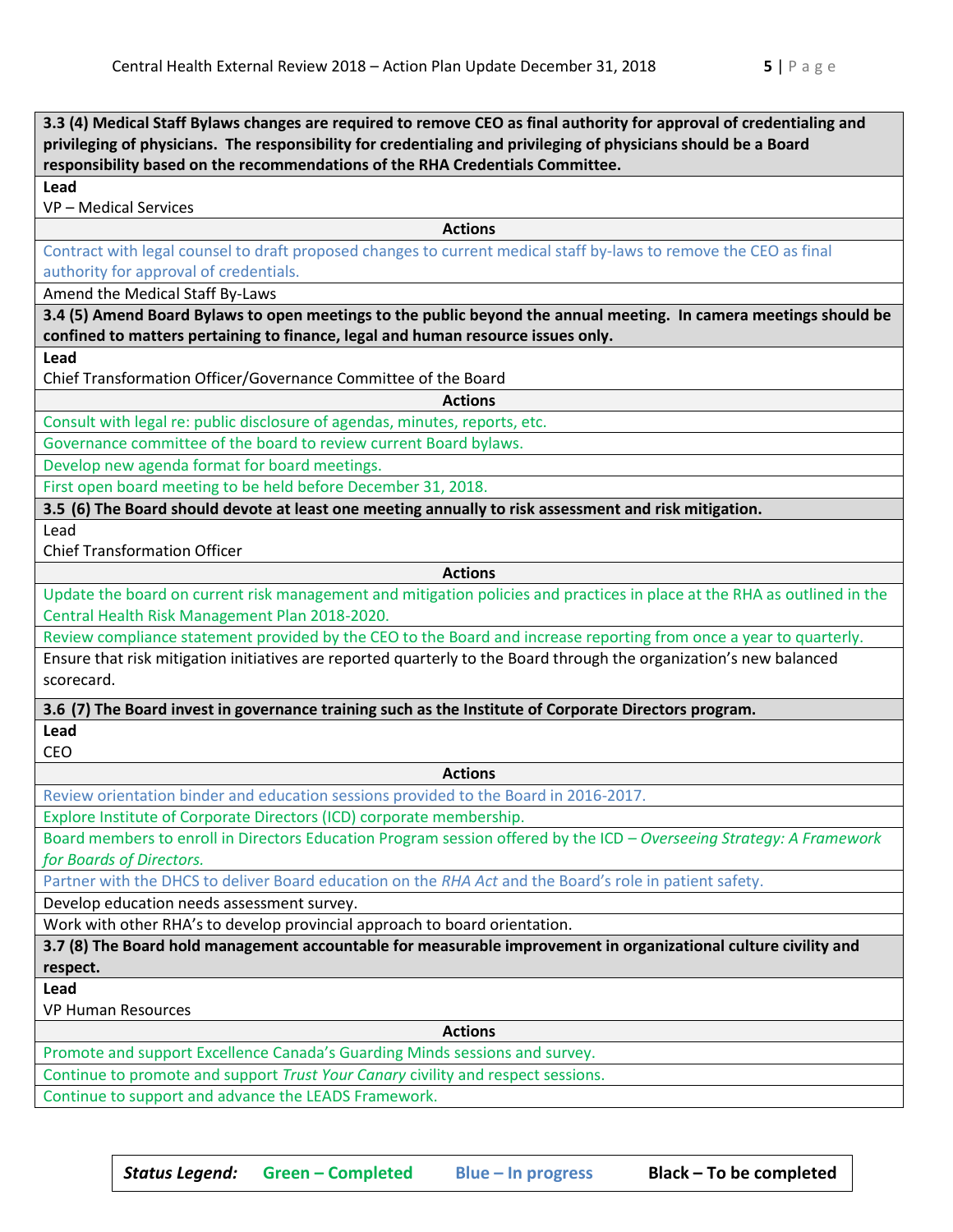Continue with development of balanced scorecard, and include cultural indicators (e.g. numbers of harassment claims, exit interviews etc.).

Identify best practices for tools and indicators of culture.

Identify best practices for tools and indicators of culture to support implementation of the Wellness Plan.

Participate in new provincial (all RHAs) AON employee engagement survey.

## **LEADERSHIP**

**4.1 (9) All physician leaders should complete the Physician Manager Institute (PMI) leadership program. While physicians gain tremendous knowledge in medical school to become skilled physicians, management leadership skills are often learned on the job which is not the best way to address issues of increasing complexity especially HR issues and conflict resolution.**

**Lead**

VP Medical Services

**Actions**

Provide input to the Steering Committee on the development of the Advanced Physician Management and Leadership program.

Support physicians to participate in the Gardiner Institute Physician Management and Leadership Program.

Include requirement to complete physician leadership education in all physician leader job descriptions.

Support physicians to participate in the *Crucial Conversations* sessions.

**4.2 (10) All hiring should be posted and completed through Human Resources. Hiring should be based on defined competencies (knowledge, skills, management experience). There is nothing more destructive to morale than the perception that a position has been awarded on anything other than merit.**

**Lead**

VP Human Resources

**Actions**

Direction to Human Resources reaffirmed that all job competitions, with the exceptions of management realignments and union-approved postings (e.g. less than 13 weeks, etc.), must be posted.

Any exceptions to the postings of job competitions must have prior written approval by Senior Leadership.

**4.3 (11) There should be a full-time Vice President of Medicine for the RHA. The recruitment process should be open, transparent and free of perception of bias.**

**Lead** CEO

**Actions**

Contract with a physician advisor to assist with the implementation of recommendations focused on medical staff and medical staff by-laws.

Discuss posting for full-time Vice President, Medical Services once a permanent CEO is hired.

**4.4 (12) Human Resource leadership should make a concerted effort to be visible, get out of their offices and talk to and listen to staff where staff work on a daily basis.**

**Lead**

VP Human Resources

**Actions**

Review current departmental structure and approach to HR operations.

*Status Legend:* **Green – Completed Blue – In progress Black – To be completed**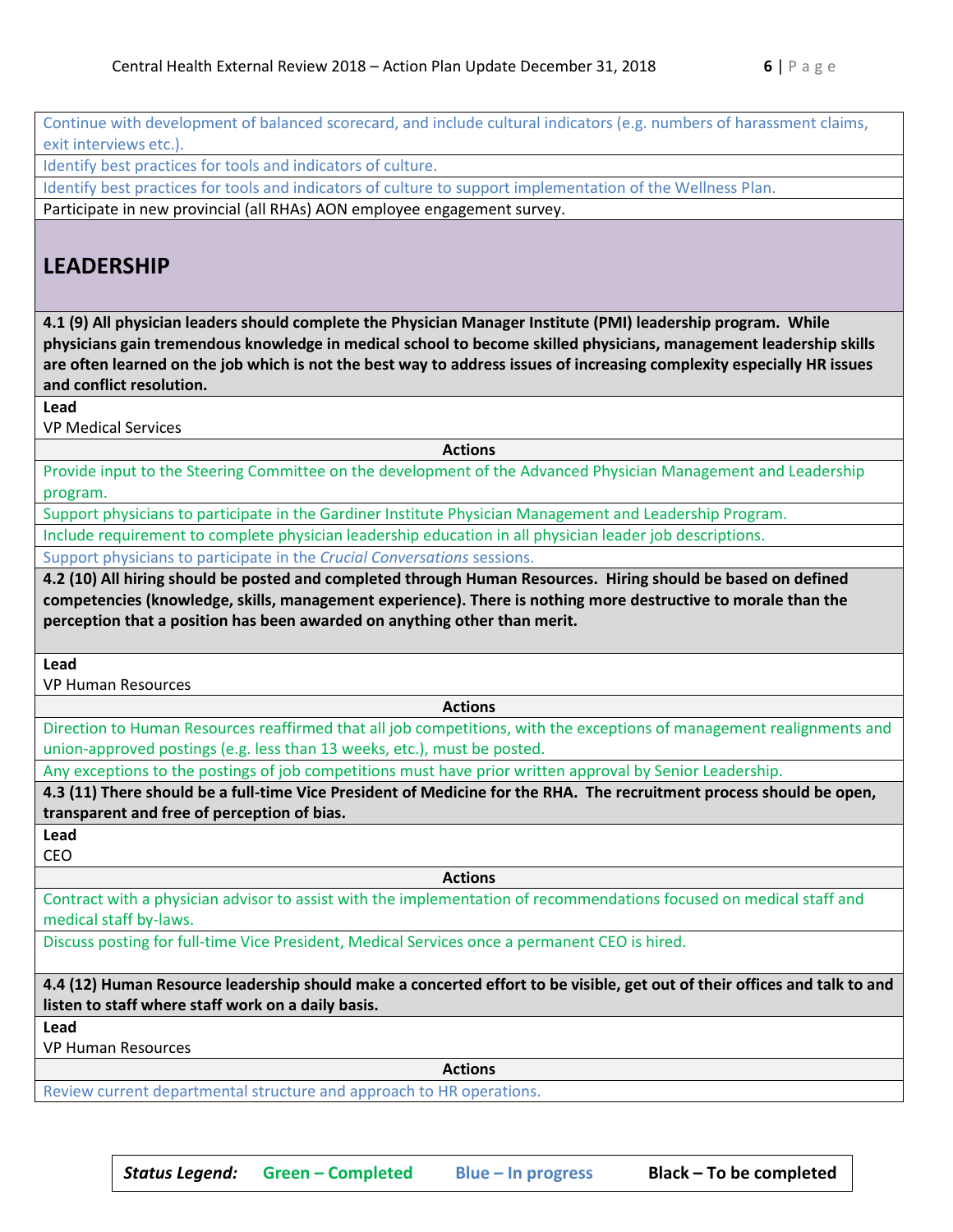Explore regional business partners approach.

Schedule and promote regular HR business partner visits to all Central Health facilities.

**4.5 (13) Develop a Central Health medical co-leadership model with the assistance of Memorial University Medical School and the Newfoundland and Labrador Medical Association (NLMA).**

#### **Interpretation**

This recommendation is interpreted to be a clinical co-leadership model.

Note: Actions under this recommendation should be reviewed with actions under recommendations 5.6.

**Lead**

VP Medical Services

**Actions**

Consult with Memorial University, RHA's and other stakeholders to explore approaches in clinical co-leadership.

Request Newfoundland and Labrador Centre for Applied Health Research to conduct a CHRSP review of clinical leadership models.

Survey current Central Health administrative directors and physician leaders to identify what works and what changes need to be considered to advance a regional approach to the provision of clinical services.

Develop consensus on roles, responsibilities, and accountabilities for physicians, administrative directors, and clinicians in a co-leadership model.

### **CLINICAL MANAGEMENT**

**5.0 (14) Implement a primary health care collaborative care (family physician, midwifery and obstetrical support) model of obstetrical care regionally building on the successful primary care model at CNRHC.**

**Lead**

VP Medical Services/VP Patient Services and Chief Nursing Officer

Continue to recruit for obstetrician for JPMRHC.

With the goal of having obstetricians, family physicians, and midwives work collaboratively in a PHC model of care:

- o continue to work with the midwifery consultant to recruit and implement a midwifery model in Gander.
- o identify resources (e.g. first assists) required to support C-sections.
	- o work with family physicians in Gander area to identify individuals interested in providing primary care obstetrical services and labour and delivery support at JPMRHC.

**Actions**

support and facilitate process for family physicians interested in providing primary care obstetrical services.

**5.1 (15) Engage Memorial University expertise to undertake a qualitative and quantitative evaluation of the Ottawa Model of Care focused on communication, patient safety and outcomes. \***

**Lead**

VP Patient Services and Chief Nursing Officer

**Actions**

Central Health and NLCHI complete evaluation work in this area.

Review models of nursing care.

Meet with the facilitators, educators, and union about proposed change in the nursing model of care.

Update job descriptions based upon a revised nursing model of care.

Identify realignments/reassignments to support a revised nursing model of care.

Provide education on realignments and reassignments for staff.

Review existing composition of nursing leadership councils.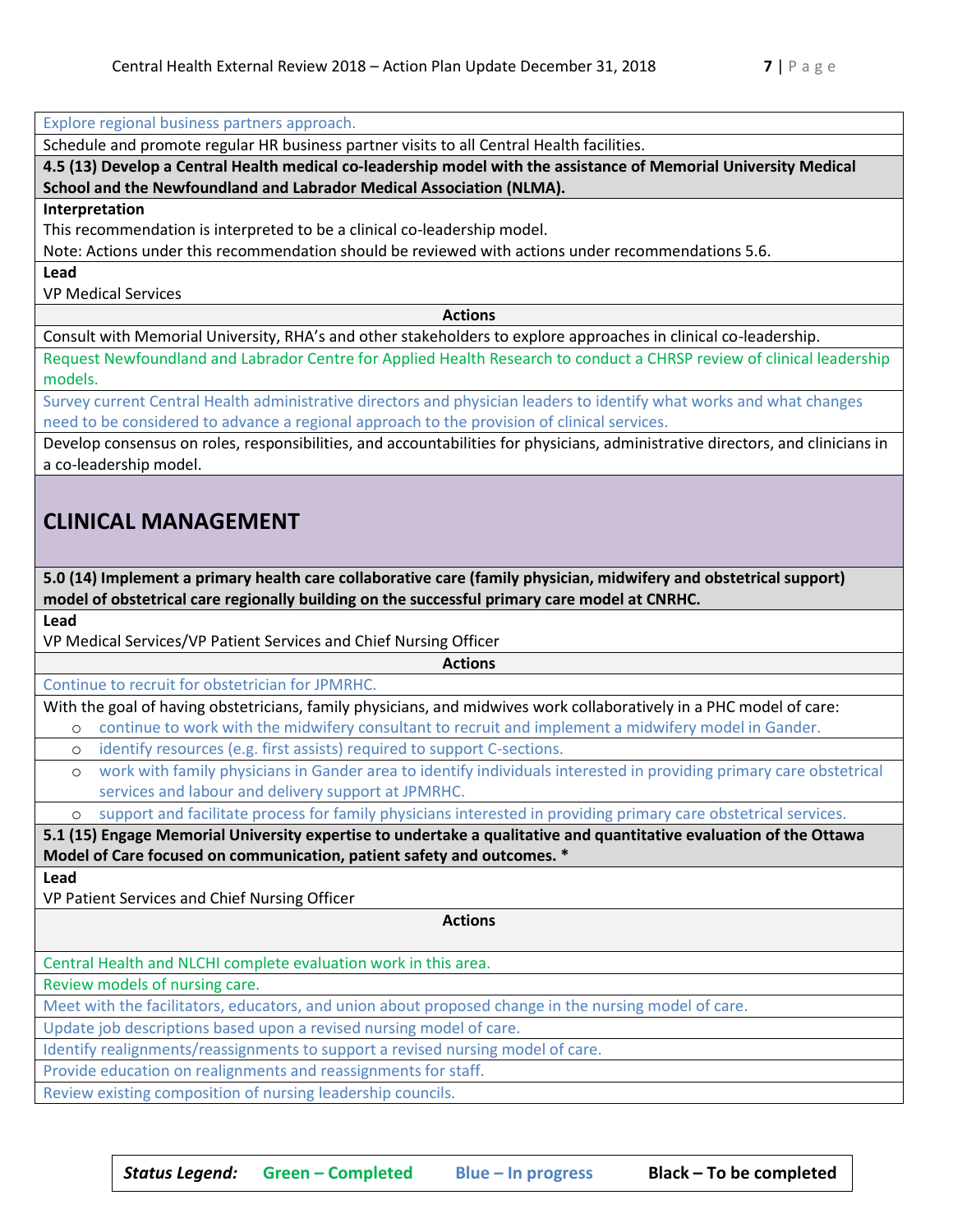Implement the revised nursing model of care, using a continuous improvement process, with a focus to improve communication and patient outcomes.

**5.2 (16) Seek assistance from Memorial University Medical School to develop a Peer Support Network for Central Health physicians.**

**Lead**

VP Medical Services

Note: Actions under this recommendation should be reviewee with actions under 3.6.

**Actions**

Identify physicians to avail of physician peer coaching training to be offered by Memorial University's Faculty of Medicine. Solicit input from physicians regarding the resources they require to be clinically supported in their practices.

Develop and implement a revised and robust orientation program for physicians.

Building on the work of MUN, NLMA, Shalloway Family Practice Network, and the College of Physicians and Surgeons of NL, begin development and approach to support physicians in their workplaces.

**5.3 (17) Work with Memorial University Medical School and the Newfoundland & Labrador Medical Association to offer courses in Professionalism and Ethics for medical staff as part of a Continuing Medical Education curriculum.**

**Lead**

VP Medical Services

**Actions**

Meet with Memorial University Faculty of Medicine professionalism working group to better understand initiatives/actions being explored to address areas of professionalism and ethics.

Complete *Trust Your Canary* sessions on civility and respect with physician leaders.

Encourage physician leaders to establish *Trust your Canary* sessions with physicians in their work areas.

Initiate discussion with other RHA's and interested stakeholders to advocate for the College of Physicians and Surgeons Newfoundland and Labrador that professionalism ethics and education be considered as an ongoing requirement for licensure.

Encourage physicians to participate in educational offerings on professionalism and ethics.

**5.4 (18) Review the clinical management reporting structure to clarify accountability and reduce span of control.**

**Lead**

VP Patient Services and Chief Nursing Officer/VP Human Resources

**Actions**

Survey managers with respect to committee membership and burden of committees.

Survey managers with respect to span of control and factors influencing their ability to carry out their management accountabilities.

Clarify role delineations for managers with both operational and program responsibilities.

Identify core accountabilities for all managers.

Review current reporting structures based upon direct and indirect reports and adjust where possible. Where adjustments are not possible, recommendations to address identified issues to be considered in the 2019-2020 budget process.

**5.5 (19) Combine Medical Advisory Committee into one Regional Medical Advisory Committee (RMAC) Minutes should have Consent Agendas (matters related to pre-reading and approval) and businesses focused on Action Items not verbatim discussions.**

**Lead**

VP Medical Services

**Actions**

Review the current membership and accountabilities, as defined in the current medical staff bylaws of the Regional MAC to determine if adjustments are required.

Revise agenda and approach to regional MAC committee meetings, based upon committee accountabilities.

Following consultation with physicians, update medical staff bylaws to reflect changes with respect to medical staff

*Status Legend:* **Green – Completed Blue – In progress Black – To be completed**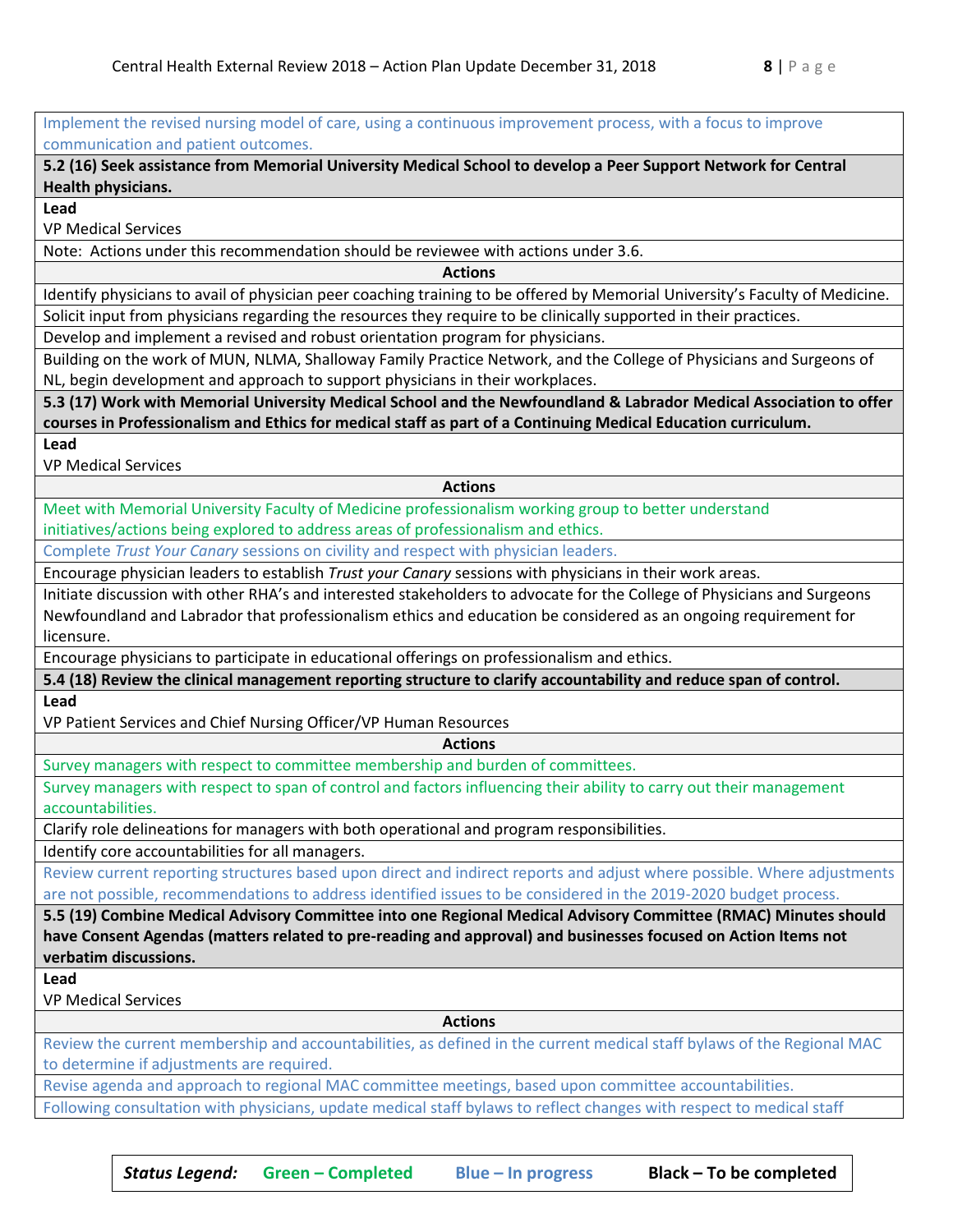#### structure.

**5.6 (20) Central Health work with the Department of Health and Community Services to evolve a programmatic approach to clinical services across the RHA.**

#### **Lead**

VP Patient Services and Chief Nursing Officer/VP Medical Services

Note: Actions under this recommendation should also be reviewed with the work of recommendation 4.5 re: coleadership

**Actions**

Work collaboratively with DHCS and other RHAs on the evolution of a Provincial Model of Clinical Services.

Develop a plan to implement regional clinical chiefs for all clinical programs offered at Central Health.

**5.7 (21) Central Health in consultation with the DHCS should develop an evidenced based decision making tool for implementing change in clinical services**

**Lead**

Chief Transformation Officer

**Actions**

Review and modify Central Health's decision-making tool to include consideration of change management strategy.

Review literature on change management, and formally adopt a change management strategy.

Educate all leaders on the formal change management strategy, process, and procedures.

## **RELATIONSHIPS**

**6.0 (22) A clinical management on-call system is needed to support point of care staff after-hours and on weekends. Lead**

VP Patient Services and Chief Nursing Officer

**Actions**

Develop guidelines for staff with respect to routing of issues to clinical on-call managers and administration on-call managers.

Initiate clinical on call.

**6.1 (23) Locate senior management offices equally between CNRHC and JPMRHC facilities.**

#### **Interpretation**

Dr. Vaughan clarified that this recommendation does not refer to the number of senior management members in Gander and Grand Falls-Windsor.

**Lead**

VP Finance and Infrastructure

**Actions**

Identify space within the region to relocate the offices of the CEO and VP Medical Services from Corporate Office. Once appropriate space has been identified within the region, relocate CEO and VP Medical Services offices.

**6.2 (24) The senior leadership team including CEO, individually and regularly as a routine party of their daily activities walk through facilities engaging staff, listening to staff and clinicians and develop action items to incorporate into senior leadership agendas for discussion, action and follow up.**

**Lead**

CEO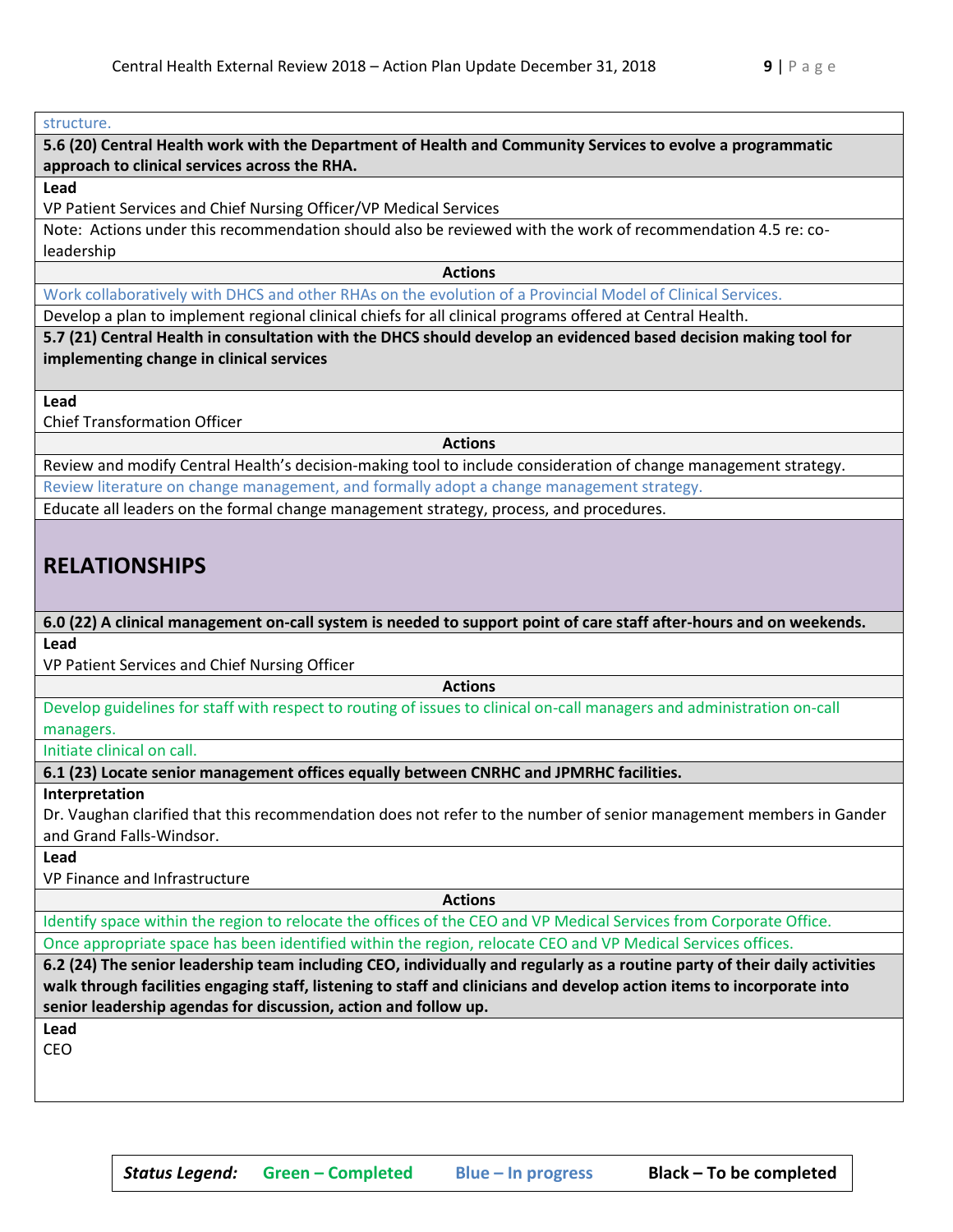| <b>Actions</b>                                                                                                                                                                                                       |  |  |
|----------------------------------------------------------------------------------------------------------------------------------------------------------------------------------------------------------------------|--|--|
| Establish staff meetings/forums on a regular basis at all levels in the organization.                                                                                                                                |  |  |
| Review and revise, as appropriate, the leadership rounds process currently implemented in acute care to include a                                                                                                    |  |  |
| feedback loop to staff. Issues identified and not resolved to be placed on the agenda for action by senior leadership team.<br>Extend the leadership rounds process to all sectors of the organization.              |  |  |
|                                                                                                                                                                                                                      |  |  |
| <b>SUCCESSION PLANNING</b>                                                                                                                                                                                           |  |  |
| 7.0 (25) Central Health should develop and implement an evidence-based, data-driven long-term health human<br>resources strategy for all health professions.                                                         |  |  |
| Lead                                                                                                                                                                                                                 |  |  |
| <b>VP Human Resources</b>                                                                                                                                                                                            |  |  |
| <b>Actions</b>                                                                                                                                                                                                       |  |  |
| Continue the work on the comprehensive succession plan, as part of the overall Human Resources Plan.                                                                                                                 |  |  |
| Engage with other RHAs for succession planning lessons learned and successes.                                                                                                                                        |  |  |
| Review areas/programs where vacancies exist and are difficult to recruit, and develop a plan in conjunction with the                                                                                                 |  |  |
| program management team.                                                                                                                                                                                             |  |  |
| Investigate the use of an external resource to assist with the development of a plan.                                                                                                                                |  |  |
| 7.1 (26) Central Health should develop and implement an evidence-based, data-driven long-term health human                                                                                                           |  |  |
| resources strategy for all health professions.                                                                                                                                                                       |  |  |
| Lead<br><b>VP Human Resources</b>                                                                                                                                                                                    |  |  |
| <b>Actions</b>                                                                                                                                                                                                       |  |  |
| Adopt a policy direction to engage with educational institutions (high school and post-secondary) to educate students on                                                                                             |  |  |
| opportunities for employment in the health field and in Central Health.                                                                                                                                              |  |  |
| Work with educational institutions to provide clinical placements for students.                                                                                                                                      |  |  |
| Managers, including physician leaders, to make personal contact with students to address issues that may arise during<br>clinical placements and identify appropriate potential job opportunities within the region. |  |  |
| Human Resources group to meet with DHCS Workforce Planning Division to review provincial bursary and recruitment                                                                                                     |  |  |
| incentive programs.                                                                                                                                                                                                  |  |  |
| Develop an inventory of bursaries/sponsorship opportunities available provincially, and make this information available to<br>staff and the general public.                                                          |  |  |
| 7.2 (27) Human Resource leadership should develop and implement a plan to be more visible to staff.                                                                                                                  |  |  |
| Lead                                                                                                                                                                                                                 |  |  |
| <b>VP Human Resources</b>                                                                                                                                                                                            |  |  |
| Note: Action under this recommendation should be reviewed with actions under recommendation 4.4                                                                                                                      |  |  |
| <b>Actions</b>                                                                                                                                                                                                       |  |  |
| Continue regular Labor Management and Professional Practice meetings.                                                                                                                                                |  |  |
| Explore resources required for a regional model of HR Business Partners.                                                                                                                                             |  |  |
| Meet with Directors and Managers to identify how to most effectively increase visibility of HR team.                                                                                                                 |  |  |
|                                                                                                                                                                                                                      |  |  |
|                                                                                                                                                                                                                      |  |  |
|                                                                                                                                                                                                                      |  |  |
|                                                                                                                                                                                                                      |  |  |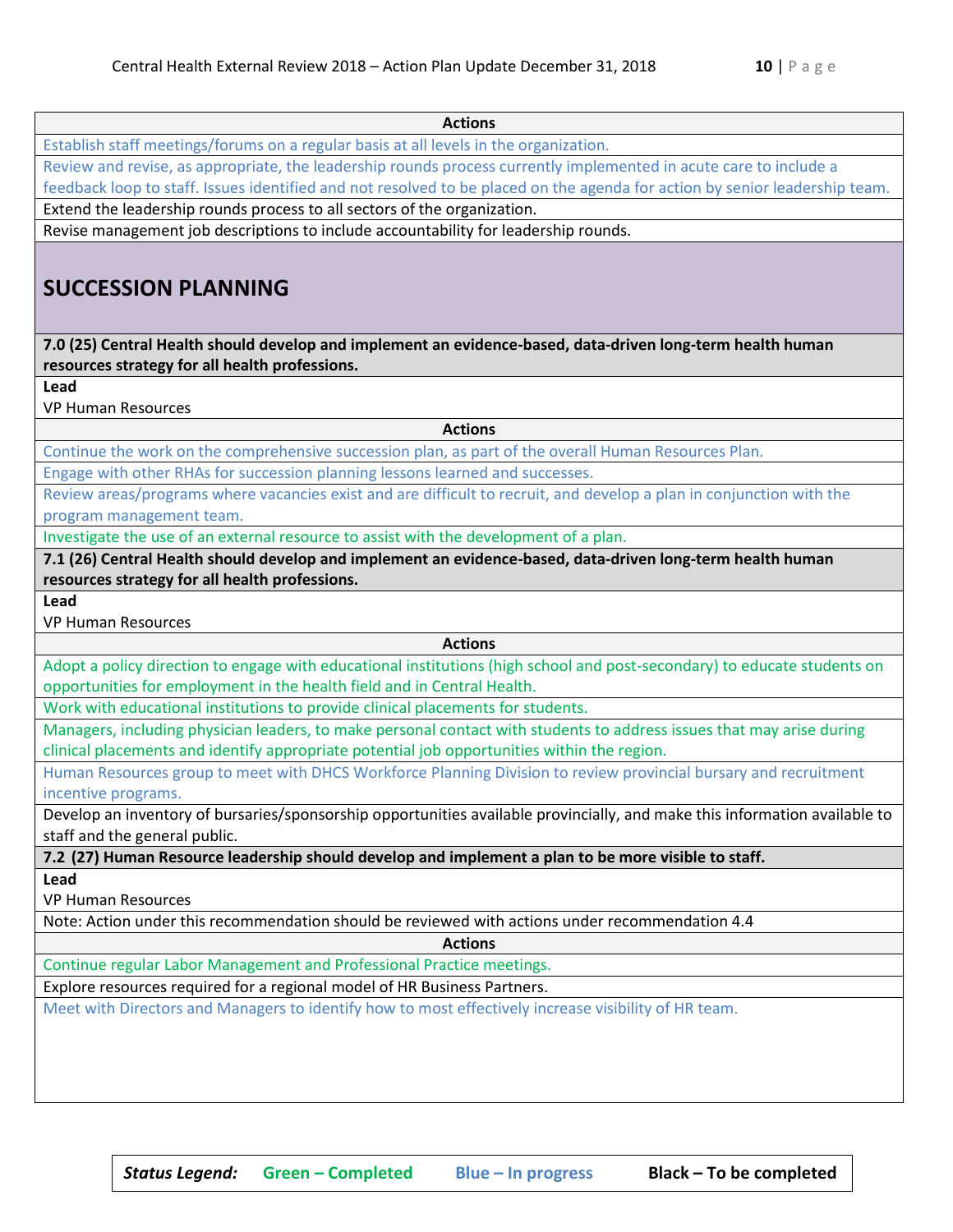#### **COMMUNITY ENGAGEMENT**

**9.0 (28) Develop an RHA Patient Navigator position to assist patients and families chart their way through the healthcare system.**

**Lead**

Chief Transformation Officer

**Actions**

Review literature on types and roles for patient navigators.

Solicit input from Central Health patient advisor group and CACs for ideas with respect to the role of a patient navigator. Review the nature and type of patient complaints received by Central Heath to determine, and along with the literature review, determine the type/focus of navigation position to be considered.

Develop a job description, and identify the cost of implementing a patient navigator position.

**9.1 (29) Engage towns of Grand Falls-Windsor and Gander in joint planning session for health services including the articulation of plans for access to collaborative community-based care.**

**Lead**

VP Patient Services and Chief Nursing Officer

Note: Actions under this recommendation should also be reviewed with the work of recommendation 3.0 re: collaboration between the municipalities.

**Actions**

Reach out to Municipalities Newfoundland and Labrador to participate in events (e.g. sponsor networking session at AGM or offer keynote speaker at conferences).

Reach out to Town of Gander and Town of Grand Falls-Windsor to have quarterly meetings.

Host community stakeholder sessions in GF-W and Gander during environment scan process.

Create a time-limited email account and a mailing address to solicit public input.

**9.2 (30) Strengthen Community Advisory Committee relationship with the Board by having the Chair of each CAC attend the Board Meeting to report on current issues.**

**Lead**

VP Patient Services and Chief Nursing Officer

**Actions**

CACs Co-chaired by a member of the Board of Trustees.

CACs submit minutes of meetings to be included in the Board package, with Board members speaking to issues at Board meetings.

CACs come together once a year to share their activities with other CACs.

**9.3 (31) Engage the Community Advisory Committees in the development of a recruitment and retention strategy for healthcare professionals**

**Lead**

VP Patient Services and Chief Nursing Officer

**Actions**

Review the terms of reference for CACs, and incorporate additional objectives of working with Central Health to assist in recruitment and orientation efforts where appropriate.

Work with CAC members to formalize an information package for potential recruits that can be shared during the recruitment process.

Provide information to CACs regarding contact information for potential recruits (e.g. where to access/inquire about job vacancies, etc.).

Members of CACs to identify community activities to welcome health care professionals to communities.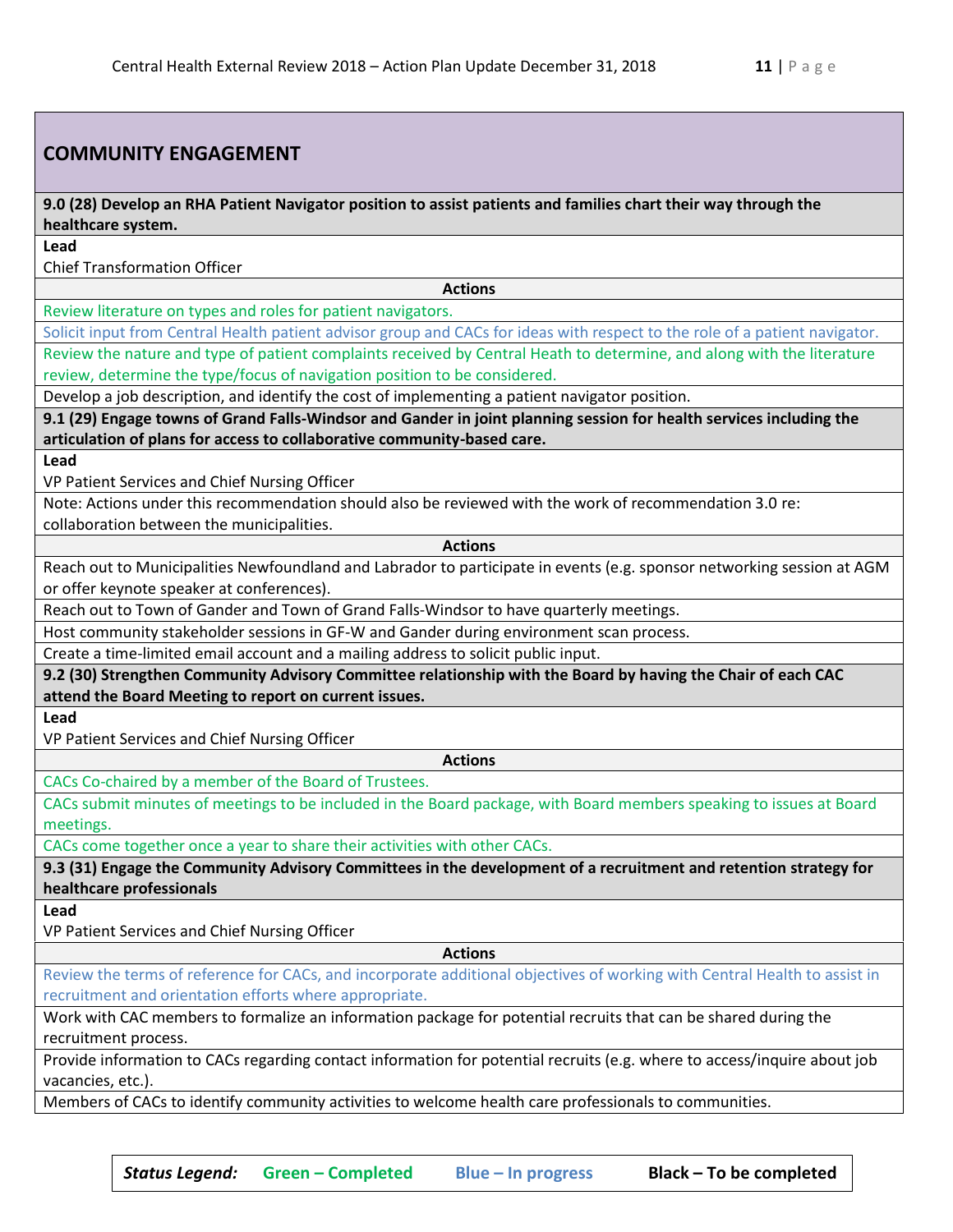|                                                                          | 9.4 (32) Update Central Health website to a more user-friendly resources for accessing resources.                                                                                                                  |  |
|--------------------------------------------------------------------------|--------------------------------------------------------------------------------------------------------------------------------------------------------------------------------------------------------------------|--|
| Lead                                                                     |                                                                                                                                                                                                                    |  |
| <b>Director of Corporate Communications</b>                              |                                                                                                                                                                                                                    |  |
|                                                                          | <b>Actions</b>                                                                                                                                                                                                     |  |
| Redevelop website.                                                       |                                                                                                                                                                                                                    |  |
| <b>OTHER ISSUES</b>                                                      |                                                                                                                                                                                                                    |  |
|                                                                          | 10.0 (33) Paramedics responsible for security in Emergency Departments and Hospitals. Paramedics are not trained in<br>security measures. The reviewer raised this with Board members and staff during the review. |  |
| Lead                                                                     |                                                                                                                                                                                                                    |  |
| <b>VP Human Resources</b>                                                |                                                                                                                                                                                                                    |  |
|                                                                          | <b>Actions</b>                                                                                                                                                                                                     |  |
|                                                                          | Eastern Health to review and identify recommendations, with respect to enhancing security and emergency management                                                                                                 |  |
| services within Central Health.                                          |                                                                                                                                                                                                                    |  |
|                                                                          | Identify funding options for the provision on-site security services at both regional referral centers.                                                                                                            |  |
| Finalize contract to provide on-site protection services.                |                                                                                                                                                                                                                    |  |
|                                                                          | Realign an existing management position to include responsibility for regional protection services.                                                                                                                |  |
|                                                                          | Communicate the duties and responsibilities of onsite security to employees, physicians, volunteers, and the public.                                                                                               |  |
|                                                                          | Manager of Security, Emergency Management Systems and Business Continuity hired.                                                                                                                                   |  |
|                                                                          | 10.1 (34) Paramedics required to be stationed at "The Junction" have no bathroom facilities.                                                                                                                       |  |
| Lead                                                                     |                                                                                                                                                                                                                    |  |
| VP Patient Services and Chief Nursing Officer                            |                                                                                                                                                                                                                    |  |
|                                                                          | <b>Actions</b>                                                                                                                                                                                                     |  |
|                                                                          | Review statistics regarding placement of ambulances at "the junction" and reason for relocation.                                                                                                                   |  |
|                                                                          | Review staffing complement of paramedics for hospital-based ambulance service in Baie Verte and Springdale.                                                                                                        |  |
| Identify options to mitigate relocations to "the junction".              | 10.2 (35) Infection Prevention and Control reports to management without senior authority to require clinical                                                                                                      |  |
| attention.                                                               |                                                                                                                                                                                                                    |  |
| Lead                                                                     |                                                                                                                                                                                                                    |  |
| VP Patient Services and Chief Nursing Officer                            |                                                                                                                                                                                                                    |  |
|                                                                          | <b>Actions</b>                                                                                                                                                                                                     |  |
|                                                                          | Meet with Infection Prevention and Control staff to identify areas of concern with the current organizational reporting                                                                                            |  |
| structure.                                                               |                                                                                                                                                                                                                    |  |
|                                                                          | Following discussion with Infection Prevention and Control staff, confirm and or realign reporting structure.                                                                                                      |  |
|                                                                          | 10.3 (36) The reviewer heard many longstanding individual Human Resources complaints symptomatic of the culture                                                                                                    |  |
| deficit noted in the review.                                             |                                                                                                                                                                                                                    |  |
| Lead<br><b>VP Human Resources</b>                                        |                                                                                                                                                                                                                    |  |
|                                                                          | <b>Actions</b>                                                                                                                                                                                                     |  |
| Separate the EFAP function from the Respectful Workplace Program.        |                                                                                                                                                                                                                    |  |
| Continue to offer the Working Minds training for managers and employees. |                                                                                                                                                                                                                    |  |
|                                                                          | Assign program responsibility for psychological health and safety to one individual within the Employee Wellness                                                                                                   |  |
| portfolio.                                                               |                                                                                                                                                                                                                    |  |
|                                                                          | Review the current Respectful Workplace, Harassment, and Bullying policy to align, where possible, with the Government                                                                                             |  |
| of Newfoundland and Labrador Workplace harassment policy.                |                                                                                                                                                                                                                    |  |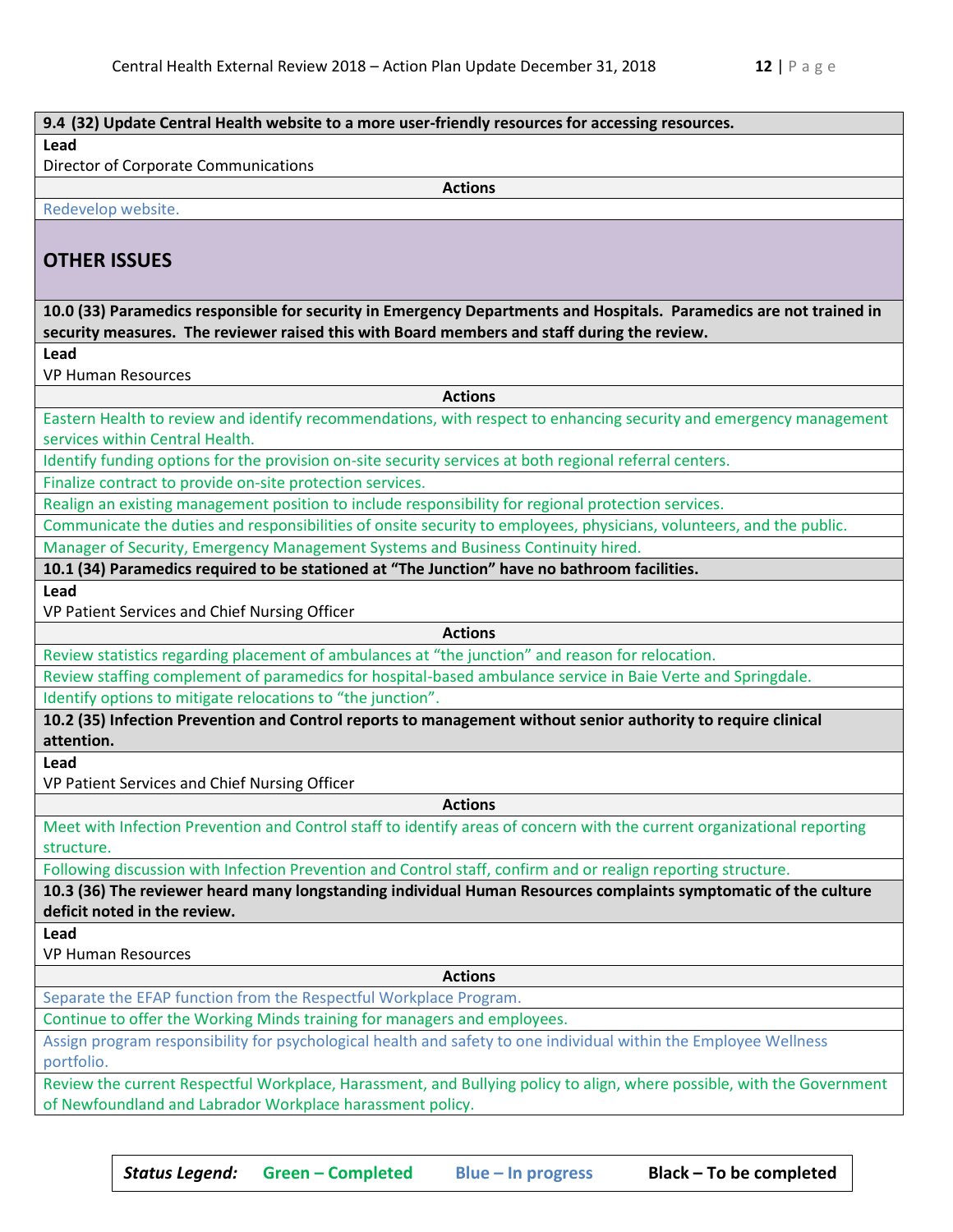Participate in education sessions offered by DHCS to increase workplace harassment investigators. clarify Encourage the practice of beginning all meetings with a patient/family/employee story/experience that espouses Central Health values.

Incorporate values-based approach into the interview process for new employees.

Develop a plan/strategy to promote and celebrate Central Health values.

Include cultural sensitivity and diversity awareness training as part of cultivating and supporting a safe and respectful workplace.

Design and deliver a workshop for managers on accountability.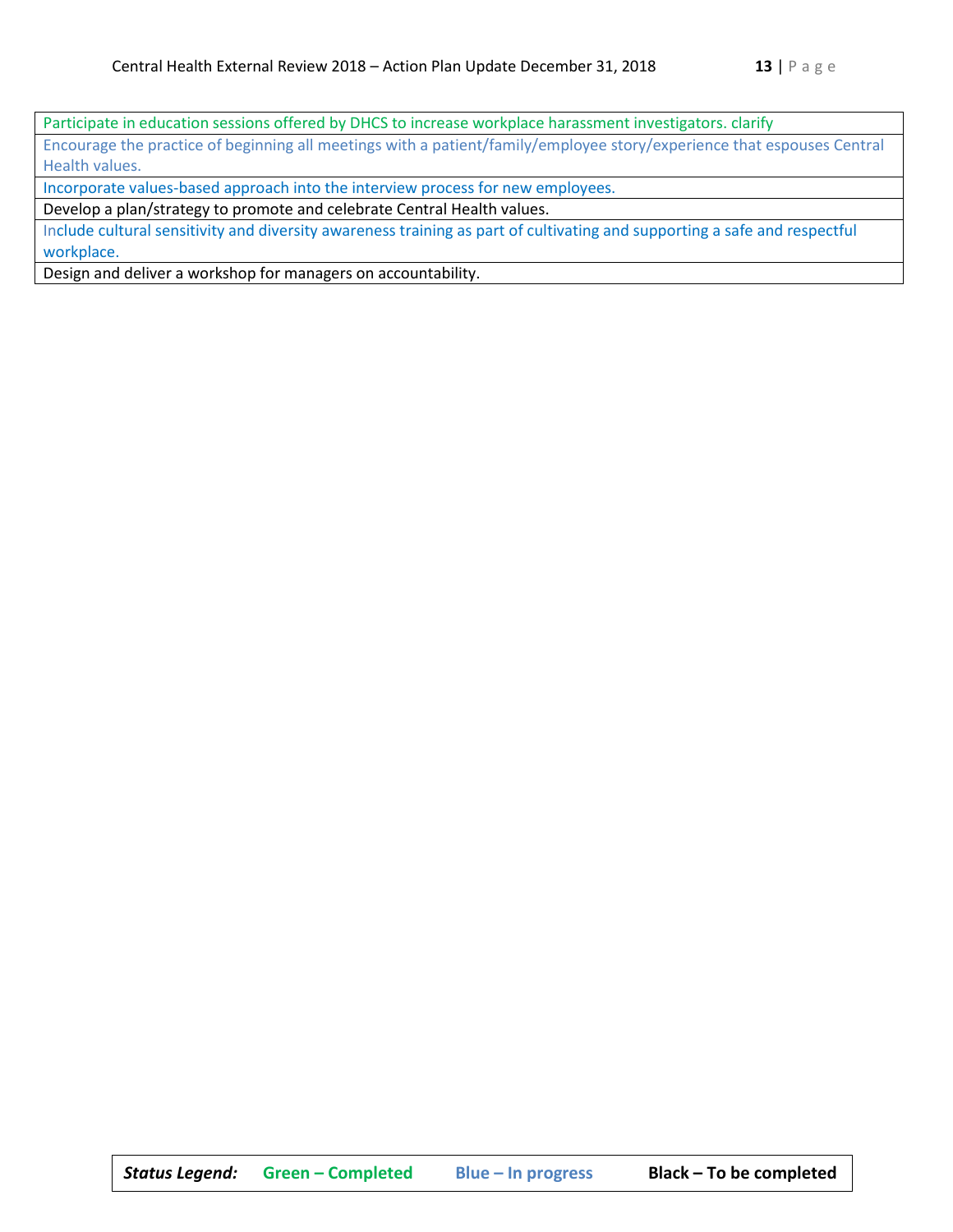#### **Glossary – Acronyms**

AON employee engagement survey - A survey based on the *AON Engagement Model*; a model of the business impact of engagement, employee engagement itself and the factors of the work experience that lead to higher engagement. In addition to measuring employee engagement, it also measures 16 work-experience dimensions: Career & Development, Collaboration, Customer Focus, Decision-making, Diversity & Inclusion, Empowerment/ Autonomy, Enabling Infrastructure, Employee Value Proposition (EVP), Manager, Mission/Values, Performance Management, Rewards & Recognition, Senior Leadership, Talent & Staffing, Work Tasks and Work/Life Balance.

CACs - Community Advisory Committees.

CH - Central Health.

CHRSP - The Contextualized Health Research Synthesis Program of Memorial University of Newfoundland and Labrador. Working in partnership with the provincial healthcare system to identify questions of urgent importance, CHRSP synthesizes existing research evidence and contextualizes findings to support evidence-based decisions in the Newfoundland and Labrador healthcare system.

CME - Continuing Medical Education.

DHCS - Department of Health and Community Services.

EFAP - Employee and Family Assistance Program.

Excellence Canada's Guarding Minds - A resource (survey and summary reports) to help assess, protect and promote psychological health and safety in their workplaces.

Gardiner Institute - An association within the Faculty of Business Administration, Memorial University, that delivers current and relevant professional development programs that advance the business and leadership knowledge and/or skills of organizations and existing or aspiring supervisors, managers, executives and entrepreneurs.

ICD - Institute of Corporate Directors.

LEADS Framework - A leadership capabilities framework representing an innovative and integrated investment in the future of health leadership in Canada. It provides a comprehensive approach to leadership development for the Canadian health sector, including leadership within the whole-system, within the health organizations, and within individual leaders.

MUN - Memorial University of Newfoundland and Labrador.

NLCHI - The Newfoundland and Labrador Centre for Health Information.

NLMA - Newfoundland and Labrador Medical Association.

PHC - Primary Health Care.